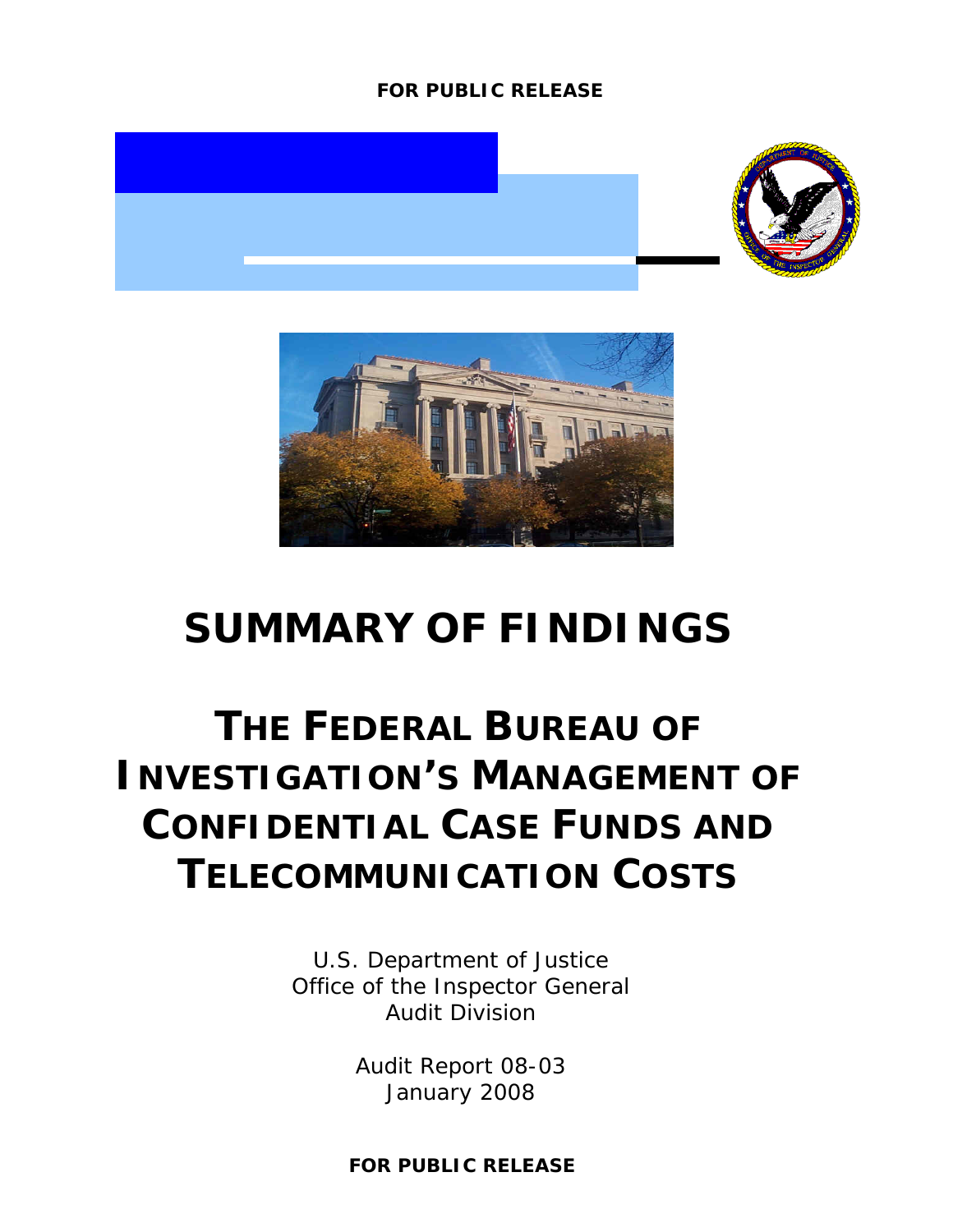#### **FOR PUBLIC RELEASE**

### **THE FEDERAL BUREAU OF INVESTIGATION'S MANAGEMENT OF CONFIDENTIAL CASE FUNDS AND TELECOMMUNICATION COSTS**

 The Federal Bureau of Investigation (FBI) conducts undercover activities as part of its mission to detect and deter terrorist attacks and foreign intelligence threats and to enforce the laws of the United States. The FBI uses confidential funds to support its undercover activities. By using these funds, the FBI is able to conceal its role and identity from criminals, vendors, or the public. However, the way FBI field divisions currently handle confidential funds presents special challenges and creates potential vulnerabilities for theft.

The Department of Justice Office of the Inspector General (OIG) recently concluded a criminal investigation into allegations that an FBI employee stole FBI confidential case funds. As a result of this investigation, in June 2006 a telecommunication specialist at an FBI field division pled guilty to stealing over \$25,000 in confidential case funds intended for undercover telecommunication services. The investigation showed that the employee took advantage of weak controls over field division confidential funds to convert FBI monies for her own use.

#### **Audit Objectives and Methodology**

The OIG initiated this audit to evaluate how the FBI and its field divisions: (1) request and track confidential case fund payments, (2) handle telecommunication expenses that support undercover activities, and (3) control and oversee the confidential case funding process.<sup>1</sup> During this audit, we interviewed officials at FBI headquarters and reviewed documents relating to confidential case funds. We also visited five FBI field divisions where we analyzed written procedures, assessed methods of processing and overseeing the confidential case funding process, and spoke with FBI personnel.

 $\overline{\phantom{a}}$  $1$  The FBI uses different types of confidential funds to support its undercover activities. However, our audit focused on field division confidential case funds because they were the only type of funds not requiring approval from an operational unit within FBI headquarters.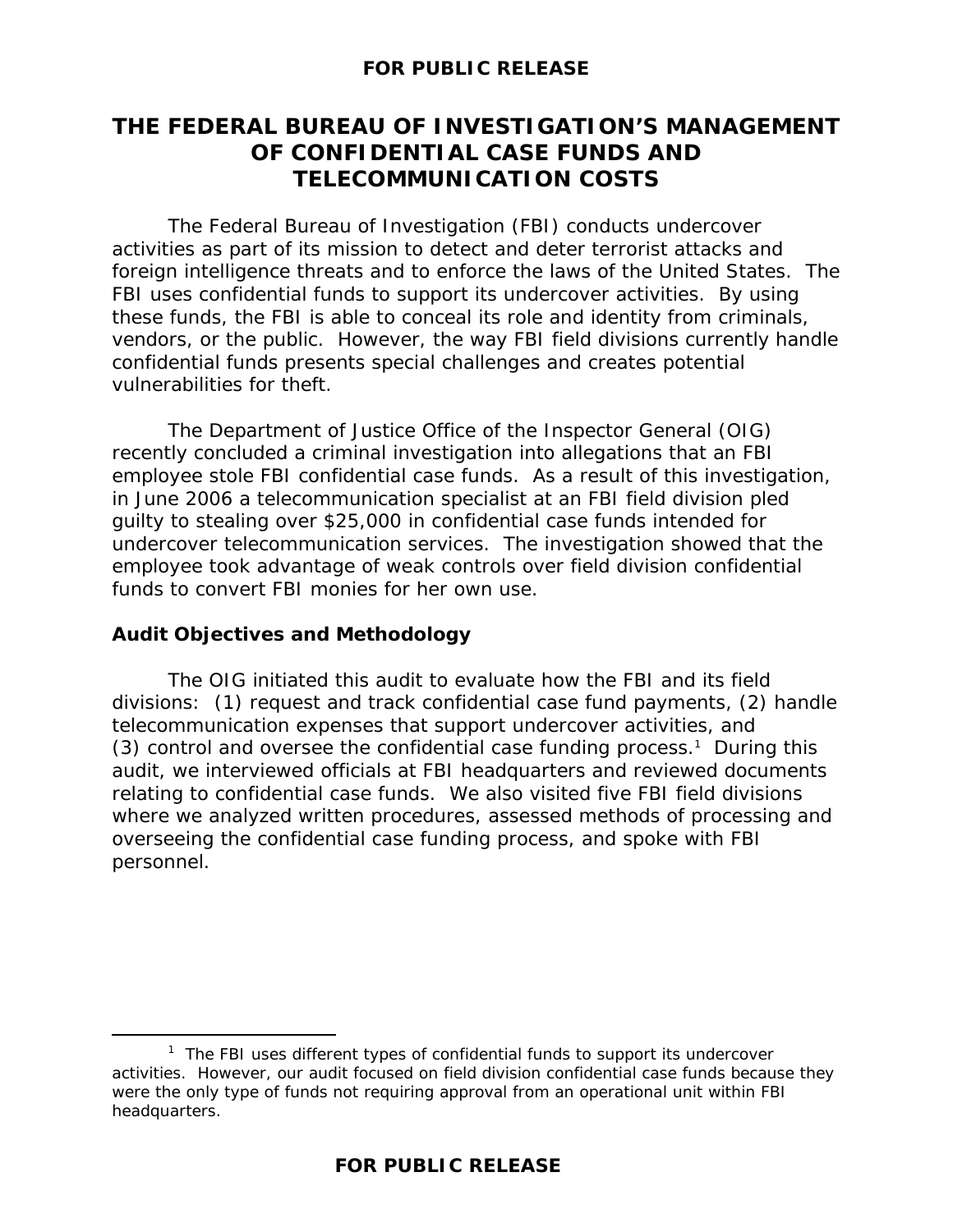The OIG completed an 87-page report that contains the results of our audit. However, the full version of this report includes information that the FBI considers too sensitive for public release. As a result, the OIG is releasing this summary of findings without including law enforcement sensitive information. The full report has been provided to the FBI, the Department of Justice, and congressional oversight committees.

The following is a summary of the OIG's findings.

#### **OIG Findings**

#### **1. The FBI Lacks an Effective Confidential Case Fund Financial Management System**

Each FBI field division has a third party draft office that disburses confidential case funds to pay for undercover activities such as telecommunication surveillance, leases, and rental cars. Functioning like a small bank, third party draft offices review and record requests and distribute drafts for confidential case funds. Since 1986, FBI third party draft offices have used the FBI's Financial Management System (FMS), a commercially developed information system, to track and pay requests for field division confidential case funds. According to FBI Finance Division officials, however, FMS is an antiquated information system, and third party draft personnel must work around the system's limitations to enter and track confidential fund requests. For example, FMS does not allow users to enter various details for confidential case payments such as the commercial vendor name or the invoice number.

In an effort to mitigate various FMS weaknesses that have been identified over time, the FBI has developed procedural controls, independent of FMS, that employees at its field divisions should perform when tracking confidential case funds. $2$  As demonstrated by the FBI employee who stole funds intended to support undercover activities, procedural controls by themselves have not ensured proper tracking and use of confidential case funds. As a result, our review outlines automated controls that we believe the FBI should incorporate into FMS to help it improve confidential case fund management.

 $\overline{\phantom{a}}$  2  $\frac{2}{3}$  Such procedural controls include weekly transaction report reviews performed by draft office personnel; monthly, quarterly, and semiannual audits conducted by field division auditors; and communications sent and tracked by field division managers regarding the status of undercover cases.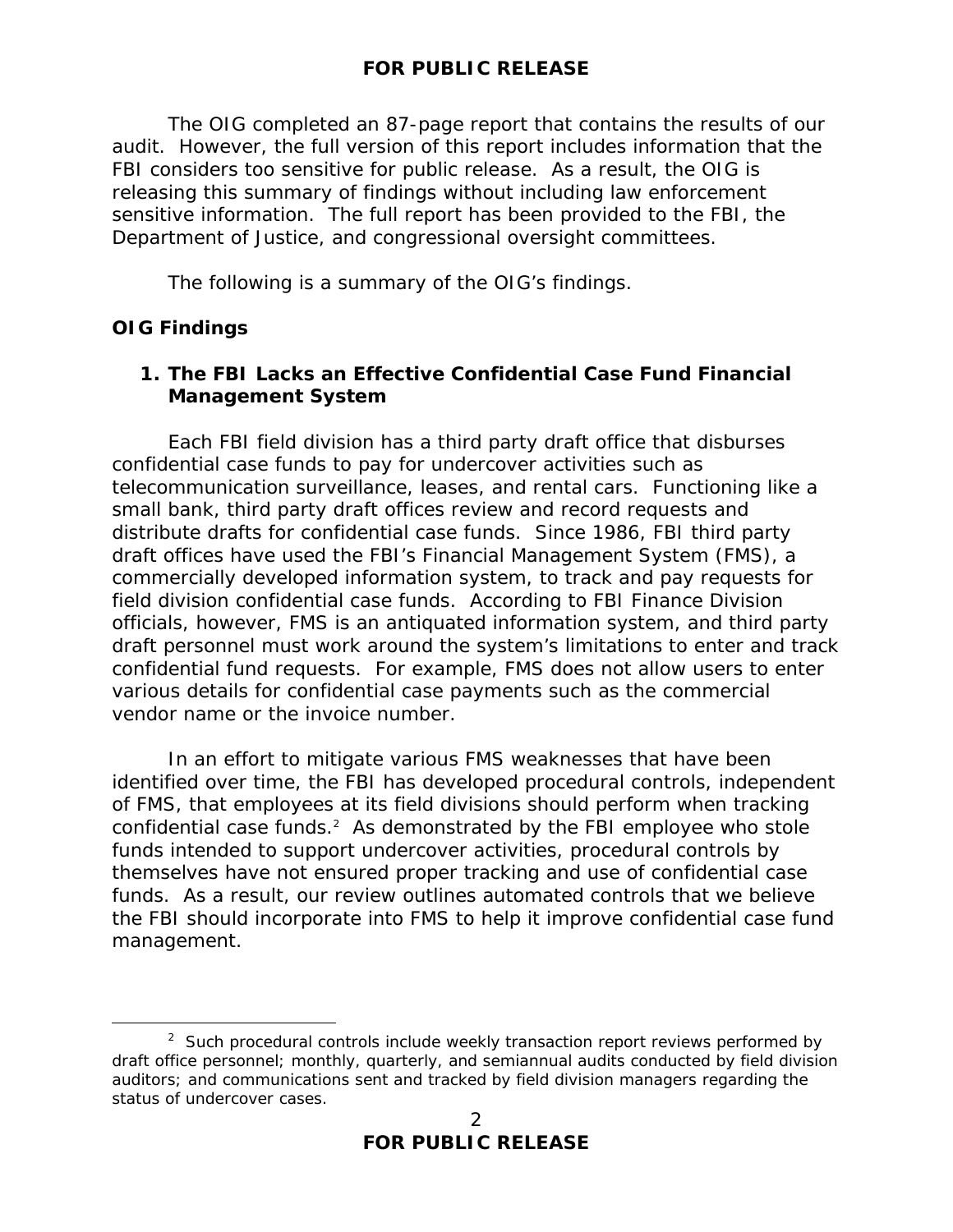In addition, according to FBI guidelines, field division confidential case funds should not be used to finance undercover activities related to cases financed from operational units at FBI headquarters. Yet, our audit found that no system controls exist within FMS to ensure that requesting employees cannot receive funds used to support undercover activity twice – once from FBI headquarters funds and once from third party draft confidential funds. Out of 130 undercover payments we tested, our audit identified 14 instances totaling more than \$6,000 where FBI field divisions used their office's third party draft confidential case funds to supplement case activity that should instead have been supported by headquartersissued funds.

We also found that FMS does not: (1) indicate whether a case is ongoing or closed; (2) easily provide the financial information required by the third party draft office to ensure that field division confidential fund requests comply with FBI-established case expenditure limits; and (3) restrict or otherwise prevent employees who approve and disperse field division confidential funds from receiving them. Instead, third party draft office employees rely on manually updated lists to determine the status of each case. Further, FMS only shows expenditures by individual requestor – rather than by individual case – and therefore requires that third party draft office personnel access various screens to determine the total case expenditure amount. We believe that the lack of strong system controls – coupled with interpersonal professional relationships that invariably develop over time – increases the risk that field division confidential case funds can be misused.

 In addition, third party draft office employees told us that they routinely receive only money order receipt stubs as the required proof of payment on advanced confidential case funds. Our audit found that because the preparer of a money order – who normally is the employee who receives the funds – identifies the payee on the face of the money order, money order stubs may not necessarily show who was ultimately paid by the money order. We recommend that the FBI ensure that recipients of advanced field division confidential case funds submit documents that actually show proper proof of payment.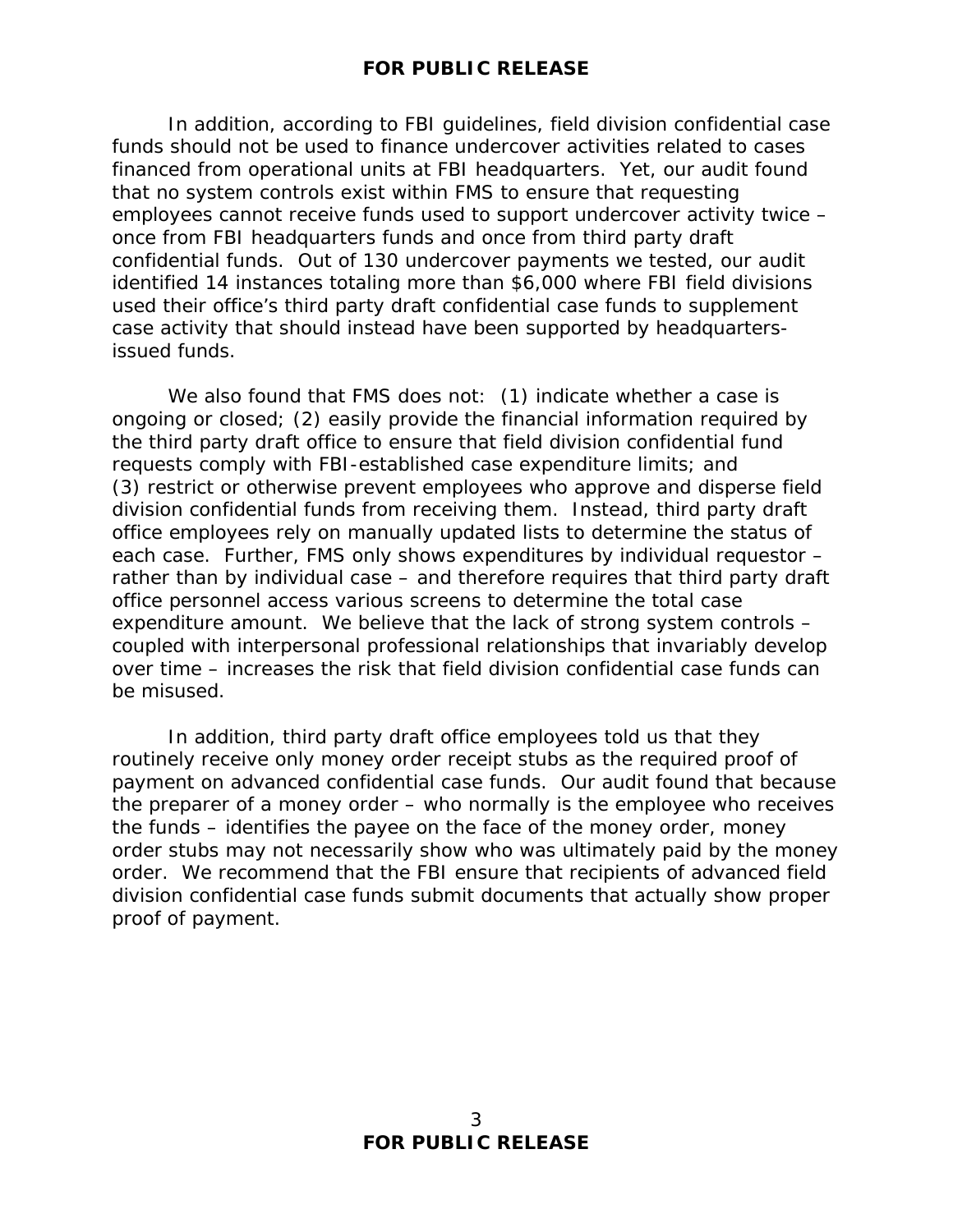FMS also does not accurately track or record the status of confidential case fund advances. Although FBI employees need to submit proof of payment to account for obligations made for each advance, this information is not directly attributed to the specific request in FMS. FMS only tracks advances by employee and case, not by specific request. As a result, our audit found that third party draft office employees could not readily identify outstanding or unsupported confidential case fund advances.

#### **2. The FBI Pays Telecommunication Surveillance Expenses Inefficiently and Untimely**

Since payments for fees associated with surveillance services provided to the FBI are routinely made with confidential case funds, third party draft systems at each field division process and pay telecommunication surveillance bills. Besides paying for surveillance techniques, the FBI also pays for various delivery mechanisms to receive surveillance information from carriers. Because carriers charge for establishing and providing service separately from court-ordered activation and renewal costs, the FBI receives invoices both for surveillance techniques and delivery mechanisms each month.

As part of our audit, we analyzed 990 telecommunication surveillance payments made by 5 field divisions and found that over half of these payments were not made on time. We also found that late payments have resulted in telecommunications carriers actually disconnecting phone lines established to deliver surveillance results to the FBI, resulting in lost evidence including an instance where delivery of intercept information required by a Foreign Intelligence Surveillance Act (FISA) order was halted due to untimely payment.

According to FBI field division officials, the various types of telecommunication charges, coupled with the number of invoices resulting from each surveillance order, make it difficult to identify and track incoming surveillance bills. The FBI also lacks proper guidance and consistent procedures necessary to track telecommunication surveillance bills accurately. Lacking such headquarters-issued procedures, FBI field divisions have instituted separate, ad hoc tracking mechanisms, which had mixed results in paying bills on time. For example, a primary carrier sent a list to one of the field divisions we tested detailing \$66,000 in unpaid telecommunication costs resulting from surveillance activity.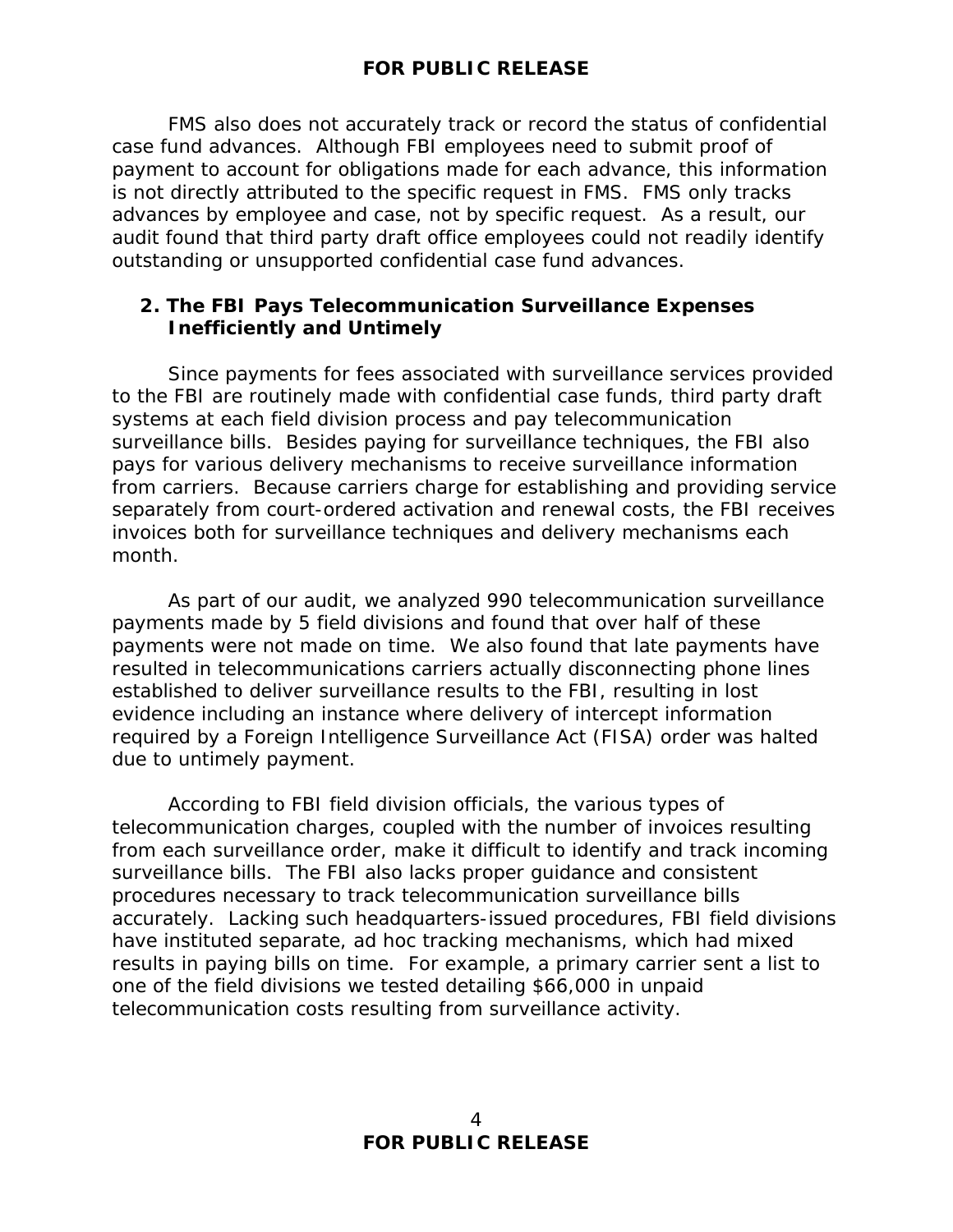In addition to the various methods of processing, tracking, and paying surveillance invoices, we found that FBI field divisions did not handle refunds from carriers consistently. These refunds result from overpayments or from payments made for services that were not rendered. FBI personnel told us that a field division can receive several refunds a month from telecommunication carriers, depending on the surveillance activity requested by that field division.

According to the OIG investigators who conducted the criminal investigation described at the beginning of this summary report, the lack of formal procedures used by field divisions to handle telecommunication refunds provided opportunities for the FBI employee to steal refunded money. Moreover, our audit found that many FBI employees did not know how to handle refunds of confidential case fund money. One technical agent told us that he sends refunds back to the carrier attached to other telecommunication surveillance bills and requests that they be applied to the remitted bill. Another official told us that he does not know why he receives refunds and has a difficult time matching them to the proper case. In some cases, special agents told us they returned refund checks to the third party draft office simply because they did not know what else to do. Our report recommends that the FBI ensure that employees understand how to properly process refunds of confidential case payments.

#### **3. The FBI's Oversight of Confidential Case Funds Needs Improvement**

 Our audit determined that the FBI needs to improve its oversight of the use of confidential case funds. FBI guidelines and Office of Management and Budget (OMB) Circular A-123 stress that employees who maintain financial records and drafts should not also approve or handle case expenditures. In addition, OMB Circular A-127 requires that financial management system users receive adequate training necessary to understand and operate financial systems. Our review of FBI reporting structures showed that the FBI has not achieved adequate separation of duties among those who control and oversee confidential case funds at the field division level. Throughout our site visits, third party draft office personnel expressed unfamiliarity with how to achieve proper separation of duties, demonstrating that the FBI may not be offering or providing adequate training. Moreover, our audit noted that the FBI Finance Division has provided FMS training to fewer than half of its third party draft employees since 1997.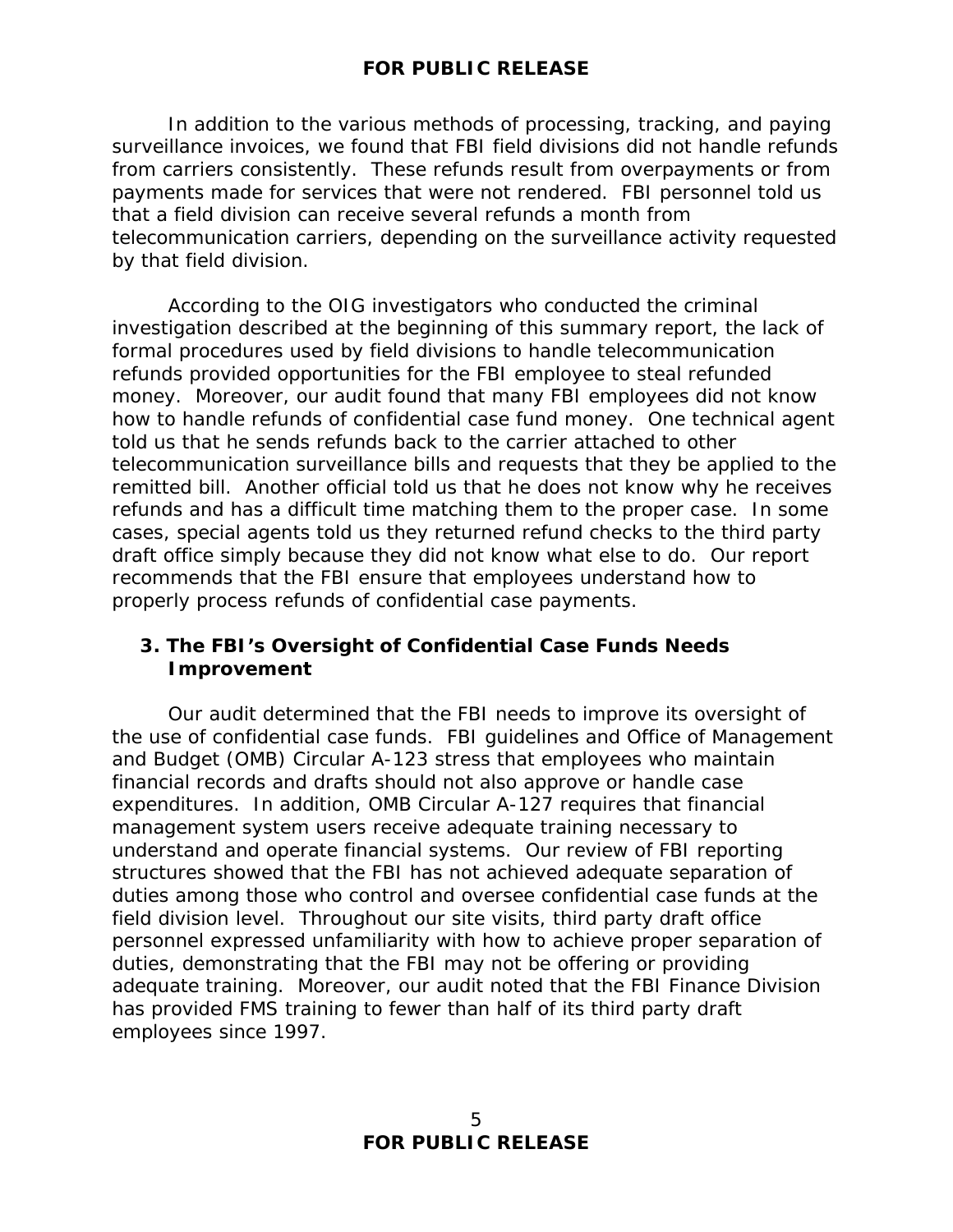According to FBI guidelines, each field division must conduct monthly, quarterly, and semi-annual audits of its third party draft system and activities. However, employees selected to perform these internal audits should not be part of or oversee the field division's third party draft office. Field division auditors told us that in a few cases, because their supervisors also oversaw the third party draft office, they were placed in the unenviable position of reviewing aspects of their manager's performance. In these cases, auditors told us they felt that findings could be misinterpreted and result in negative performance reviews. We believe that the supervising official responsible for overseeing the third party draft office should not simultaneously supervise auditors or other staff who perform third party draft audits.

 As part of our review of the FBI's oversight of confidential case funds, we also examined the personnel and security files of 35 field division employees who had daily access to confidential case funds. This examination revealed that nearly half of the sampled employees had indications of personal financial problems, such as late loan payments and bankruptcies. As demonstrated by our review of FBI files, the 5-year background investigation program may be helpful in identifying employees who have financial hardships or concerns. Beyond identification, however, the FBI has not developed or implemented procedures that ensure employees with financial concerns are not placed in situations where they are responsible for approving and handling confidential case funds without enhanced supervision. We believe that the FBI needs to develop and implement procedures that ensure employees with serious financial concerns do not regularly handle confidential case funds without additional oversight or safeguards.

#### **Conclusion**

 FBI's FMS lacks the controls necessary to prevent theft and, as such, is not an effective financial system for FBI employees to use to account for and approve confidential case funds. In addition, the audit found that the FBI has not established sufficient guidance and consistent procedures necessary to track and pay telecommunication surveillance bills accurately and timely. The audit also identified areas where field division oversight should be improved to further mitigate the risk of improper use of confidential case funds.